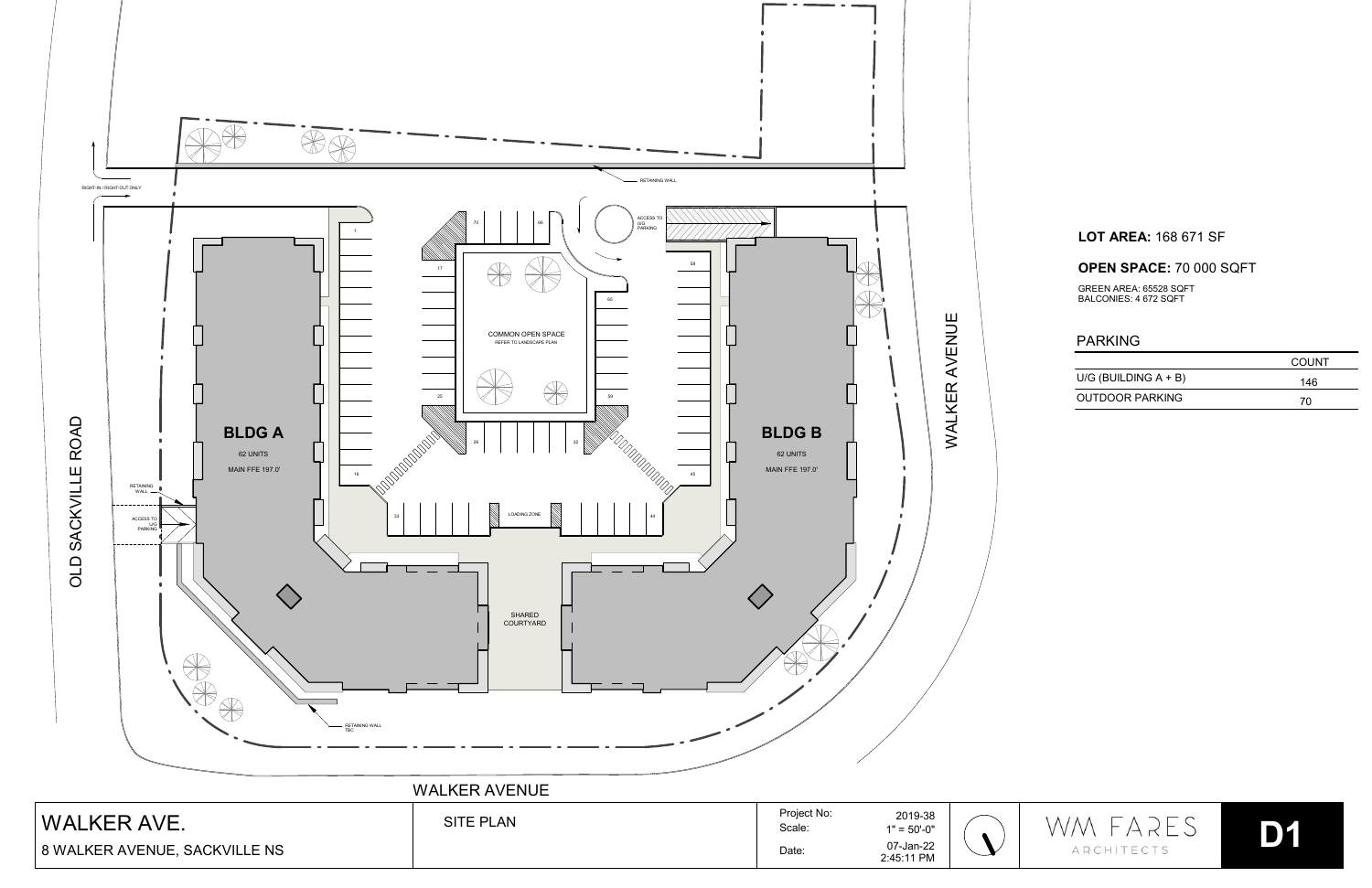

| T/O 5th FLOOR<br>$236' - 8''$            | - IMA | Е       |
|------------------------------------------|-------|---------|
| T/O 4th FLOOR<br>$\overline{227'} - 0''$ |       | $\Box$  |
| T/O 3rd FLOOR<br>$217' - 4"$             |       | $\Box$  |
| T/O 2nd FLOOR<br>$207' - 8''$            |       |         |
| T/O 1st FLOOR                            |       | N<br>71 |
| $197' - 0''$                             |       |         |

| WAL.<br>AVE.<br><b>KFR</b>    | <b>ELEVATION</b> | Project No:<br>Scale: | 2019-38<br>$3/64" = 1'-0"$ | 一                        | $-$<br>$\lambda$<br>– |    |
|-------------------------------|------------------|-----------------------|----------------------------|--------------------------|-----------------------|----|
| 8 WALKER AVENUE, SACKVILLE NS |                  | Date:                 | 07-Jan-22<br>2:46:15 PM    | $\overline{\phantom{a}}$ | $-1$                  | __ |

<u>T/O P1</u><br>186' - 4"

|  |  | $\mathbf{U}$ |
|--|--|--------------|
|  |  |              |
|  |  | n,           |
|  |  | n,           |